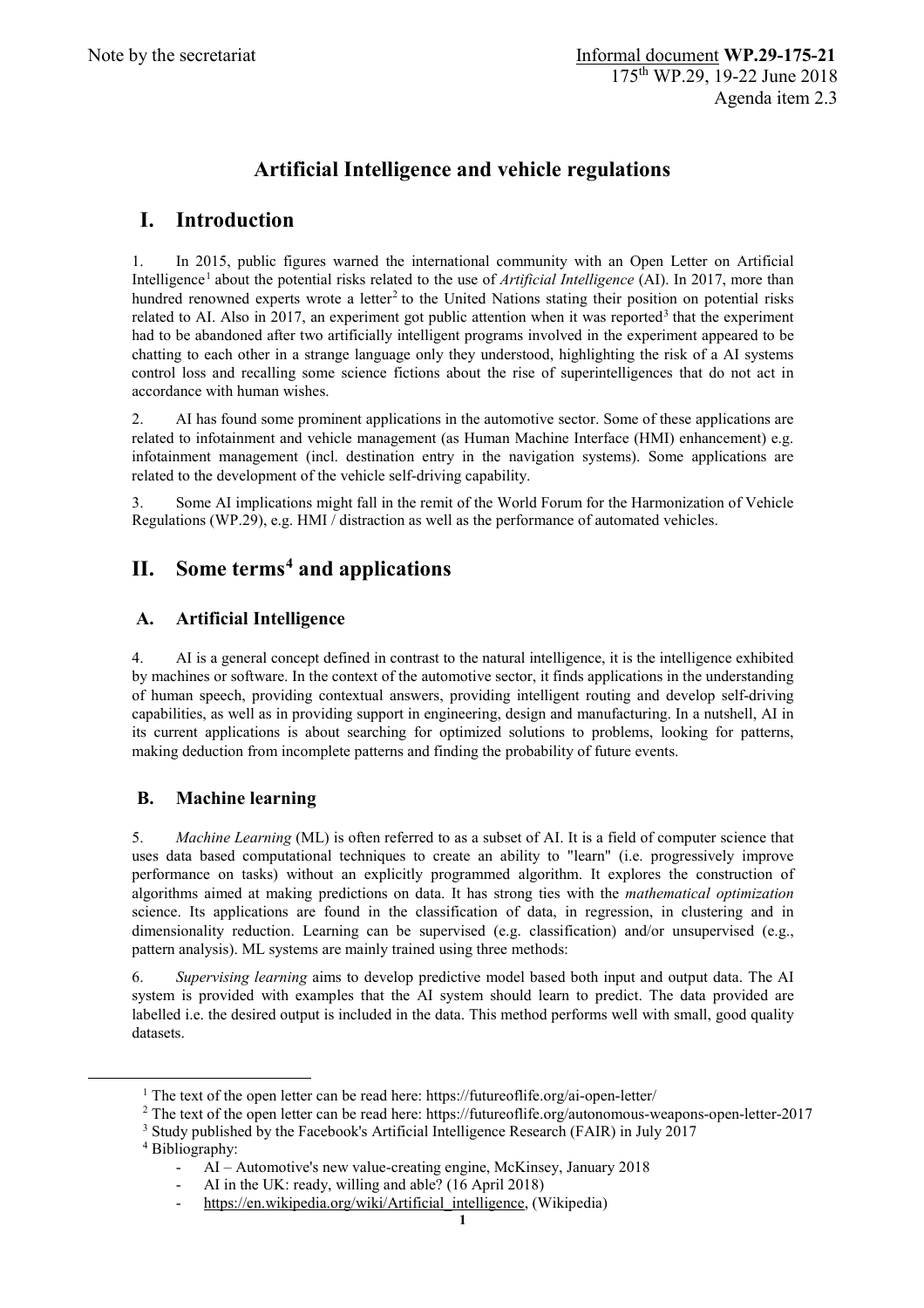7. *Unsupervised learning*, used e.g. in data mining, aims to discover an internal representation from input data only. The data does not contain labels. The system finds its own metrics and categorization based on recognizing structures in the data. This method need large datasets and can work with incomplete data.

8. *Reinforcement Learning* (RL), relevant e.g. for defining driving strategies/policies of automated vehicles, is concerned with how a so-called *agent* should take *actions* in an *environment* to maximize some notion of long-term *reward*. RL algorithms attempt to find a policy that maps states of the environment to the actions the agent ought to take in those states. It differs from the supervised learning problem in that correct input/output pairs are never presented, nor sub-optimal actions explicitly corrected.

9. Now a days ML is often based on computing systems with *Artificial Neural Networks (ANNs)* that can "learn" (i.e. progressively improve performance on tasks) and that are designed to work by classifying information in the same way a human brain does by considering examples, generally without task-specific programming or models (as found in usual automatic control science and algorithmics), in fields such as computer vision, speech recognition, machine translation ANNs are also applied to problems such as those involved in vehicle routing because of the ability of ANNs to mitigate losses of accuracy even when reducing the discretization grid density for numerically approximating the solution of the original control problems.

### **C. Deep Learning**

10. *Deep Learning* (DL) is a class of *Machine Learning* that uses a cascade of multiple layers of nonlinear processing units for feature extraction and transformation. Each successive layer uses the output from the previous layer as input. The next paragraph provides an example of this.

11. In an image recognition application, the raw input may be a matrix of pixels from e.g. a camera, a radar or a Light Detection and Ranging (LIDAR); the first representational layer may abstract the pixels and encode edges; the second layer may compose and encode arrangements of edges; the third layer may encode a nose and eyes; and the fourth layer may recognize that the image contains a face. Importantly, a DL process can learn which features to optimally place in which level on its own.



Source: *https://www.wired.com/story/new-theory-deep-learning/ [accessed 8 March 2018]*

#### **D. Some AI applications in the automotive sector**

#### **(a) Building the maps**

12. Some stakeholders are communicating about their work on the production of so called HD Maps. One technic is based on the crowdsourcing principle. It is exploiting the proliferation of camera-based ADAS systems ("crowd"). The camera-equipped vehicles collect and transmit data about the driving path's geometry and stationary landmarks around it. The map-relevant information is then analysed (possibly using some sort of AI) in real-time in the vehicles, compressed and sent to the cloud. These elements are then processed (possibly using some sort of AI) and integrated in HD Map. The advantage of